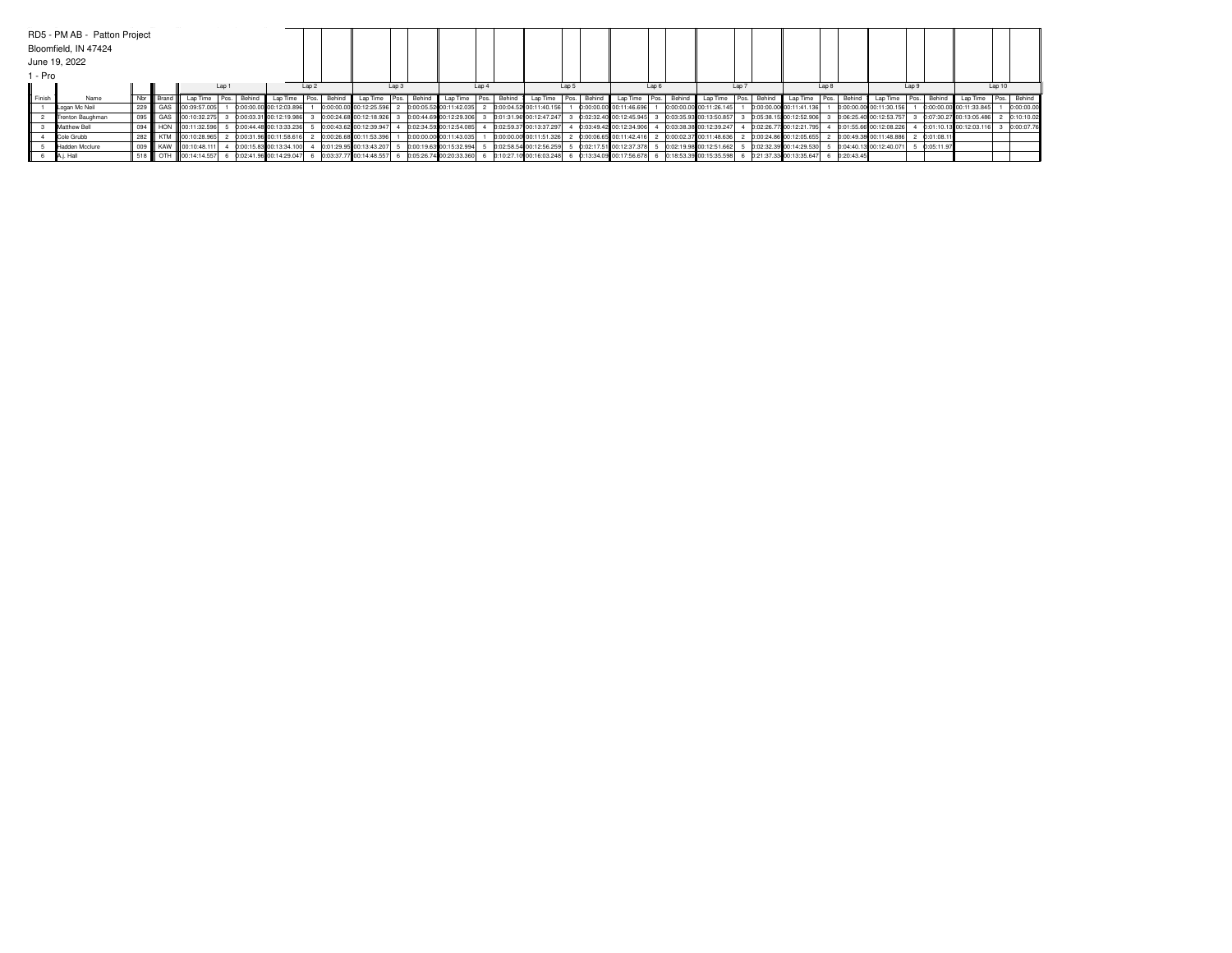|                  | RD5 - PM AB - Patton Project |     |          |                      |       |        |                         |                  |        |                                                   |             |                         |                  |             |                          |       |            |                         |                  |                         |             |                         |       |            |                         |       |            |                         |             |            |
|------------------|------------------------------|-----|----------|----------------------|-------|--------|-------------------------|------------------|--------|---------------------------------------------------|-------------|-------------------------|------------------|-------------|--------------------------|-------|------------|-------------------------|------------------|-------------------------|-------------|-------------------------|-------|------------|-------------------------|-------|------------|-------------------------|-------------|------------|
|                  | Bloomfield, IN 47424         |     |          |                      |       |        |                         |                  |        |                                                   |             |                         |                  |             |                          |       |            |                         |                  |                         |             |                         |       |            |                         |       |            |                         |             |            |
|                  | June 19, 2022                |     |          |                      |       |        |                         |                  |        |                                                   |             |                         |                  |             |                          |       |            |                         |                  |                         |             |                         |       |            |                         |       |            |                         |             |            |
| 3 - A Open       |                              |     |          |                      |       |        |                         |                  |        |                                                   |             |                         |                  |             |                          |       |            |                         |                  |                         |             |                         |       |            |                         |       |            |                         |             |            |
|                  |                              |     |          |                      | Lap 1 |        |                         | Lap <sub>2</sub> |        | Lap <sub>3</sub>                                  |             |                         | Lap <sub>4</sub> |             |                          | Lap 5 |            |                         | Lap6             |                         | Lap         |                         | Lap 8 |            |                         | Lap 9 |            |                         | Lap10       |            |
| <b>II</b> Finish | Name                         | Nbr | Brand II | Lap Time             |       | Behind |                         |                  | Behind | Lap Time                                          | Pos. Behind | Lap Time                |                  | Pos. Behind | Lap Time   Pos.   Behind |       |            | Lap Time                | Behind<br>Pos. I | Lap Time                | Pos. Behind | Lap Time                | Pos.  | Behind     | Lap Time                | Pos.  | Behind     | Lap Time                | Pos. Behind |            |
|                  | Kvlan Pitman                 | 024 |          | YAM 100:10:47.906    |       |        | 0:00:00.00 00:12:49.146 |                  |        | 0:00:00.00 00:12:55.076                           |             | 0:00:00.00 00:12:38.846 |                  |             | 0:00:00.00 00:12:49.206  |       |            | 0:00:00.00 00:12:35.816 |                  | 0:00:00.00 00:12:57.417 |             | 0:00:22.16 00:12:29.096 |       |            | 0:00:00.00 00:14:41.437 |       |            | 0:00:00.00 00:12:30.566 |             | 0:00:00.00 |
|                  | Gage Watkins                 | 930 |          | HON 00:11:11.516     |       |        | 0:00:23.61 00:12:43.066 |                  |        | 0:00:17.53 00:12:42.036 2 0:00:04.49 00:12:55.246 |             |                         |                  |             | 0:00:20.24 00:12:41.867  |       |            | 0:00:02.03 00:12:23.456 |                  | 0:00:01.19 00:12:34.066 |             | 0:00:00.00 00:13:02.356 |       |            | 0:00:11.10 00:17:05.968 |       | 0:02:35.63 |                         |             |            |
|                  | Daniel Starnes               |     |          | 048 KTM 00:11:23.516 |       |        | 0:00:05.63 00:12:50.756 |                  |        | 0:00:19.69 00:12:25.216 3                         |             | 0:00:02.87 00:12:32.136 |                  |             | 0:00:00.65 00:13:00.076  |       |            | 0:00:11.52 00:16:18.678 |                  | 0:03:53.19 00:18:49.309 |             | 0:09:46.27 00:25:01.362 |       | 0:22:07.44 |                         |       |            |                         |             |            |
|                  | Cody Fender                  |     |          | 601 KTM 00:11:17.886 |       |        | 0:00:06.37 00:13:46.967 |                  |        | 0:00:50.58 00:13:50.176 4 0:02:15.54 00:14:17.507 |             |                         |                  |             | 0:03:40.67 00:14:58.368  |       | 0:05:57.17 |                         |                  |                         |             |                         |       |            |                         |       |            |                         |             |            |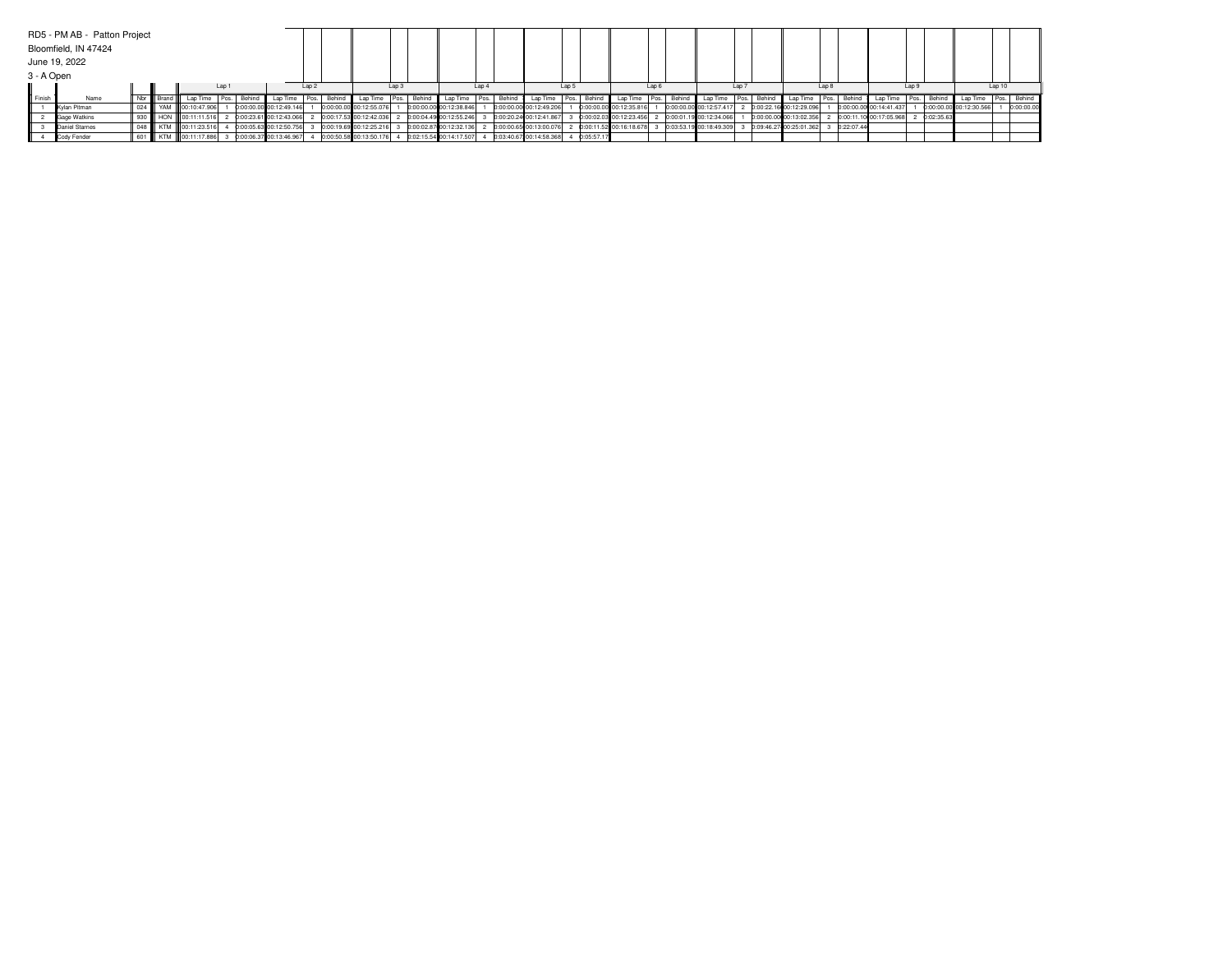|                  | RD5 - PM AB - Patton Project |     |                      |       |        |                         |          |                 |                         |       |          |                         |                  |        |                                                                                                         |                  |              |                         |       |             |                                                                             |                  |             |                         |        |        |                                      |       |             |                      |       |  |
|------------------|------------------------------|-----|----------------------|-------|--------|-------------------------|----------|-----------------|-------------------------|-------|----------|-------------------------|------------------|--------|---------------------------------------------------------------------------------------------------------|------------------|--------------|-------------------------|-------|-------------|-----------------------------------------------------------------------------|------------------|-------------|-------------------------|--------|--------|--------------------------------------|-------|-------------|----------------------|-------|--|
|                  | Bloomfield, IN 47424         |     |                      |       |        |                         |          |                 |                         |       |          |                         |                  |        |                                                                                                         |                  |              |                         |       |             |                                                                             |                  |             |                         |        |        |                                      |       |             |                      |       |  |
|                  | June 19, 2022                |     |                      |       |        |                         |          |                 |                         |       |          |                         |                  |        |                                                                                                         |                  |              |                         |       |             |                                                                             |                  |             |                         |        |        |                                      |       |             |                      |       |  |
|                  | 5 - A Vet 30 +               |     |                      |       |        |                         |          |                 |                         |       |          |                         |                  |        |                                                                                                         |                  |              |                         |       |             |                                                                             |                  |             |                         |        |        |                                      |       |             |                      |       |  |
|                  |                              |     |                      | Lap 1 |        |                         | Lap 2    |                 |                         | Lap 3 |          |                         | Lap <sub>4</sub> |        |                                                                                                         | Lap <sub>5</sub> |              |                         | Lap 6 |             |                                                                             | Lap <sub>7</sub> |             |                         | Lap 8  |        |                                      | Lap 9 |             |                      | Lap10 |  |
| <b>II</b> Finish | Name                         | Nbr |                      |       | Behind | Lap Time                | l Pos. I | Behind <b>I</b> | Lap Time Pos.           |       | Behind I | Lap Time   Pos.         |                  | Behind | Lap Time                                                                                                |                  | Pos. Behind  | Lap Time                |       | Pos. Behind | Lap Time                                                                    |                  | Pos. Behind | Lap Time                | I Pos. | Behind | Lap Time                             |       | Pos. Behind | Lap Time Pos. Behind |       |  |
|                  | Kevin Morin                  |     | 721 WAM 00:11:21.846 |       |        | 0:00:00.00 00:13:32.256 |          |                 | 0:00:00.00 00:13:25.577 |       |          | 0:00:00.00 00:13:28.277 |                  |        | 0:00:00.00 00:13:36.156                                                                                 |                  |              | 0:00:00.00 00:13:09.787 |       |             | 0:00:00.00 00:13:04.356                                                     |                  |             | 0:00:00.00 00:13:10.956 |        |        | 0:00:00.00 00:13:40.847              |       | 0:00:00.00  |                      |       |  |
|                  | Chance Mullins               |     | 117 WAM 00:13:30.597 |       |        | 0:00:34.07 00:16:04.998 |          |                 |                         |       |          |                         |                  |        | $0.02:27.12$ 00:14:09.477 3 0:01:54.74 00:14:10.247 2 0:06:07.36 00:14:05.077                           |                  |              |                         |       |             | 0.06:36.28 00:13:53.226 2 0:07:19.72 00:13:57.707 2 0:08:13.07 00:14:04.887 |                  |             |                         |        |        | 0:09:07.00 00:13:49.997 2 0:09:16.15 |       |             |                      |       |  |
|                  | Josh Allen                   |     | 019 KTM 00:12:56.527 |       |        |                         |          |                 |                         |       |          |                         |                  |        | 2 0:01:34.68 00:14:11.947 2 0:02:14.37 00:14:41.857 2 0:03:30.65 00:17:44.238 3 0:01:39.25 00:16:46.039 |                  | 3 0:04:20.21 |                         |       |             |                                                                             |                  |             |                         |        |        |                                      |       |             |                      |       |  |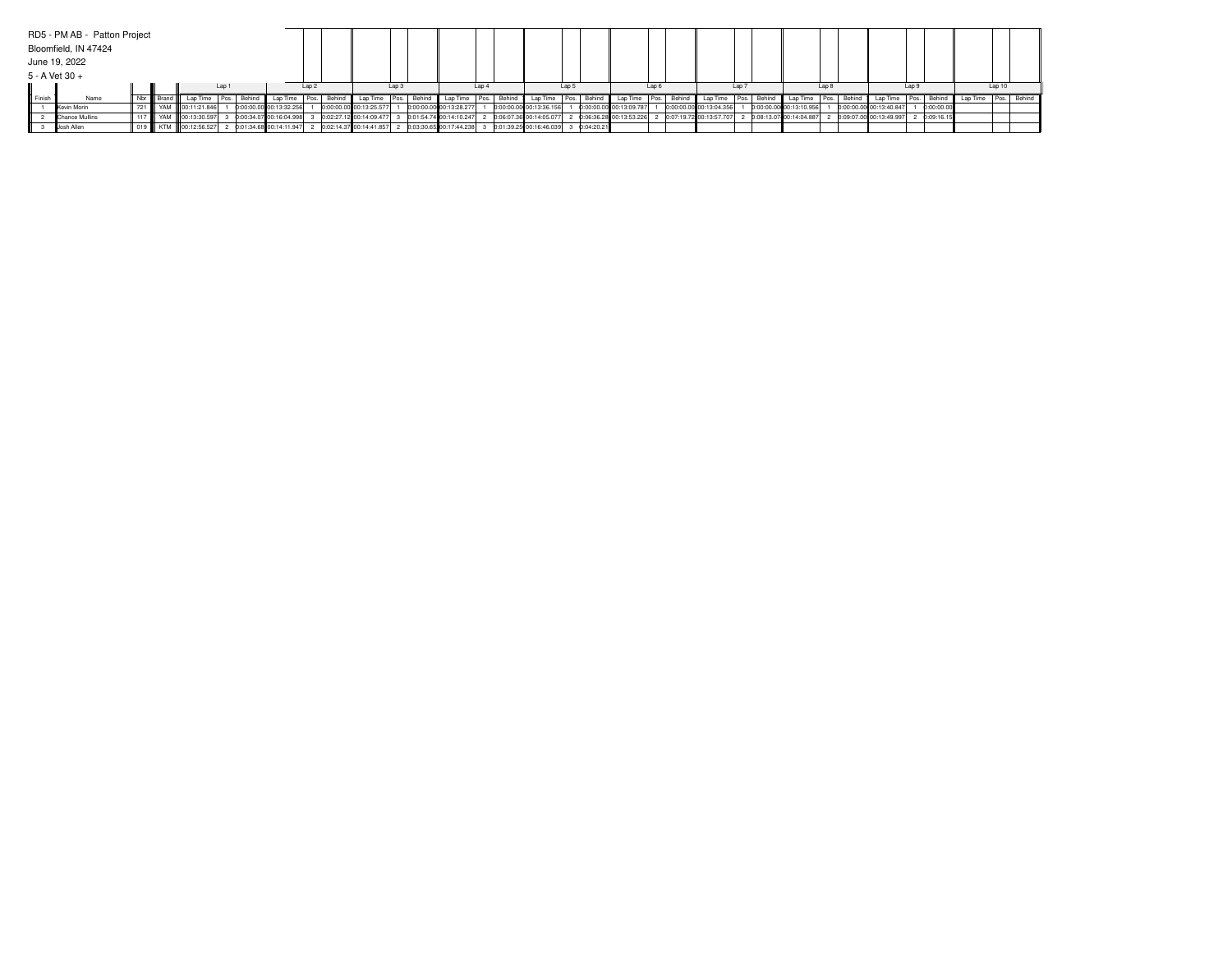|       | RD5 - PM AB - Patton Project |     |  |                        |  |        |                         |       |        |                         |          |        |                         |            |        |                         |                  |                     |                         |       |             |                         |                  |        |                         |       |        |                         |     |              |          |       |             |
|-------|------------------------------|-----|--|------------------------|--|--------|-------------------------|-------|--------|-------------------------|----------|--------|-------------------------|------------|--------|-------------------------|------------------|---------------------|-------------------------|-------|-------------|-------------------------|------------------|--------|-------------------------|-------|--------|-------------------------|-----|--------------|----------|-------|-------------|
|       | Bloomfield, IN 47424         |     |  |                        |  |        |                         |       |        |                         |          |        |                         |            |        |                         |                  |                     |                         |       |             |                         |                  |        |                         |       |        |                         |     |              |          |       |             |
|       | June 19, 2022                |     |  |                        |  |        |                         |       |        |                         |          |        |                         |            |        |                         |                  |                     |                         |       |             |                         |                  |        |                         |       |        |                         |     |              |          |       |             |
|       | 5 - A Senior 40 +            |     |  |                        |  |        |                         |       |        |                         |          |        |                         |            |        |                         |                  |                     |                         |       |             |                         |                  |        |                         |       |        |                         |     |              |          |       |             |
| Lap ' |                              |     |  |                        |  |        |                         | 1an 2 |        |                         | $1$ an 3 |        |                         | $1$ an $4$ |        |                         | Lap <sub>5</sub> |                     |                         | Lap 6 |             |                         | Lap <sub>7</sub> |        |                         | Lap 8 |        |                         | lan |              |          | Lap10 |             |
|       | Name                         |     |  |                        |  | Behind |                         |       | Behind |                         | I Pos.   | Behind | Lap Time   Pos.         |            | Behind | Lap Time                | Pos.             | <sup>1</sup> Behinu | Lap Time                |       | Pos. Behind | Lap Time                |                  | Behinc | Lap Time                |       | Behind |                         |     | Behind       | Lap Time |       | Pos. Behind |
|       | Jeremy Pitman                | 217 |  | YAM 00:12:28.247       |  |        | 0:00:02.20 00:14:08.287 |       |        | 0:00:04.99 00:13:49.106 |          |        | 0:00:03.90 00:13:43.987 |            |        | 0:00:02.55 00:13:38.437 |                  |                     | 0:00:02.04 00:13:41.836 |       |             | 0:00:05.90 00:14:07.367 |                  |        | 0:00:27.02 00:13:30.417 |       |        | 0:00:02.14 00:13:30.066 |     | 0:00:00.00   |          |       |             |
|       | Rob Lynch                    |     |  | 506 W YAM 00:12:26.047 |  |        | 0:00:00.00 00:14:05.496 |       |        | 0:00:00.00 00:13:50.197 |          |        | 0:00:00.00 00:13:45.337 |            |        | 0:00:00.00 00:13:38.947 |                  |                     | 0:00:00.00 00:13:37.976 |       |             | 0:00:00.00 00:13:46.247 |                  |        | 0:00:00.00 00:13:55.297 |       |        | 0:00:00.00 00:13:39.096 |     | 2 0:00:06.89 |          |       |             |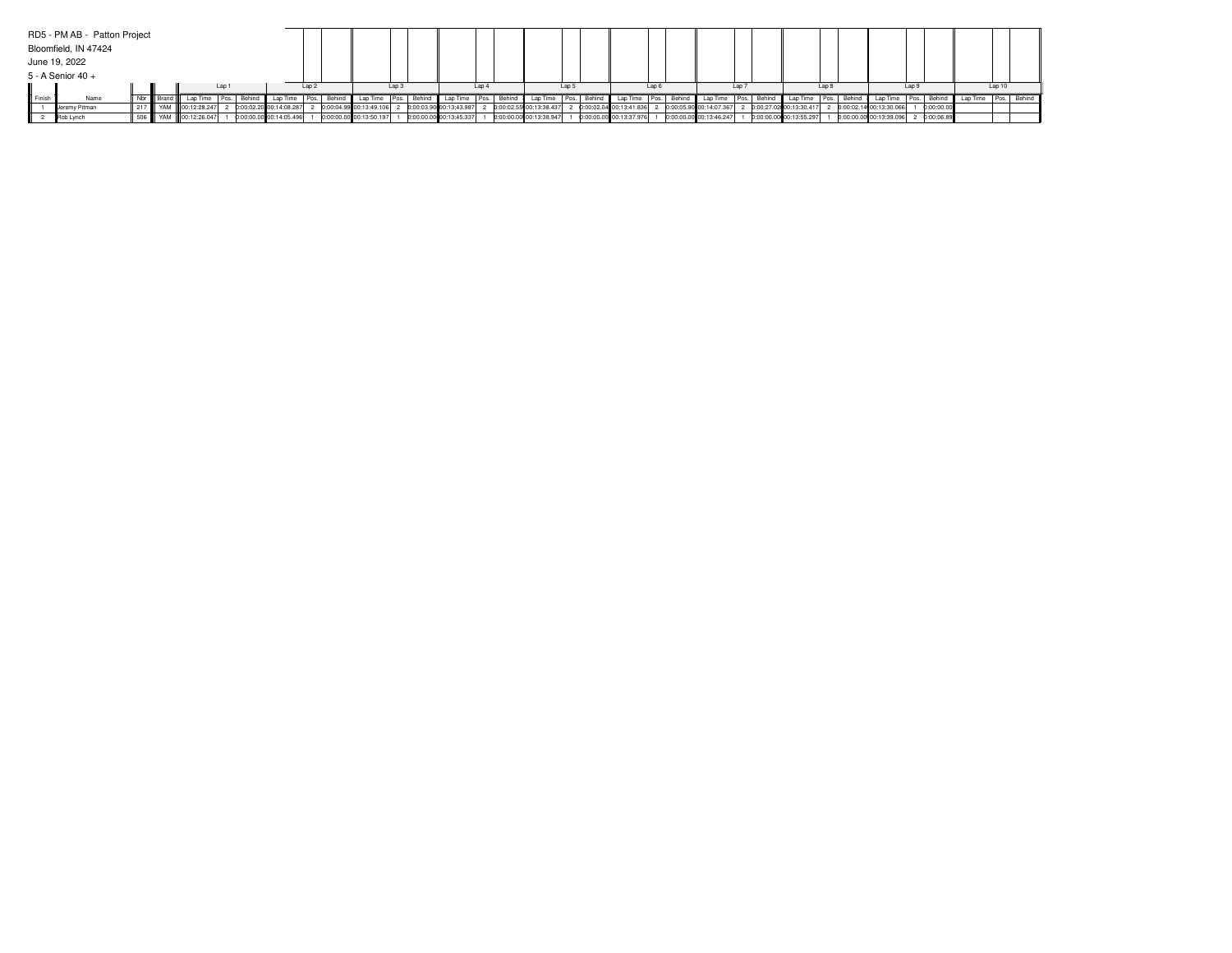|                   | RD5 - PM AB - Patton Project |     |                      |     |        |                         |     |                         |        |        |                         |                  |        |                         |       |        |                         |       |             |                         |                  |        |                         |       |            |          |     |             |          |        |             |
|-------------------|------------------------------|-----|----------------------|-----|--------|-------------------------|-----|-------------------------|--------|--------|-------------------------|------------------|--------|-------------------------|-------|--------|-------------------------|-------|-------------|-------------------------|------------------|--------|-------------------------|-------|------------|----------|-----|-------------|----------|--------|-------------|
|                   | Bloomfield, IN 47424         |     |                      |     |        |                         |     |                         |        |        |                         |                  |        |                         |       |        |                         |       |             |                         |                  |        |                         |       |            |          |     |             |          |        |             |
|                   | June 19, 2022                |     |                      |     |        |                         |     |                         |        |        |                         |                  |        |                         |       |        |                         |       |             |                         |                  |        |                         |       |            |          |     |             |          |        |             |
| 7 - B Open        |                              |     |                      |     |        |                         |     |                         |        |        |                         |                  |        |                         |       |        |                         |       |             |                         |                  |        |                         |       |            |          |     |             |          |        |             |
|                   |                              |     |                      | Lap |        |                         | Lap |                         | Lap 3  |        |                         | Lap <sub>4</sub> |        |                         | Lap 5 |        |                         | Lap 6 |             |                         | Lap <sub>7</sub> |        |                         | Lap 8 |            |          | Lap |             |          | Lap 10 |             |
| <b>III</b> Finist | Name                         | Nbr |                      |     | Behind |                         |     |                         | I Pos. | Behind | Lap Time Pos.           |                  | Behind | Lap Time                | Pos.  | Behin, | Lap Time                |       | Pos. Behind | Lap Time                | Pos.             | Behing | Lap Time                | Pos.  | Behind     | Lap Time |     | Pos. Behind | Lap Time |        | Pos. Behind |
|                   | Jadyn Motsinger              |     | 155 KAW 00:13:03.127 |     |        | 0:00:00.00 00:14:39.637 |     | 0:00:00.00 00:15:00.517 |        |        | 0:00:00.00 00:14:49.938 |                  |        | 0:00:00.00 00:14:28.757 |       |        | 0:00:00.00 00:14:24.627 |       |             | 0:00:00.00 00:14:03.437 |                  |        | 0:00:00.00 00:14:39.627 |       | 0:00:00.00 |          |     |             |          |        |             |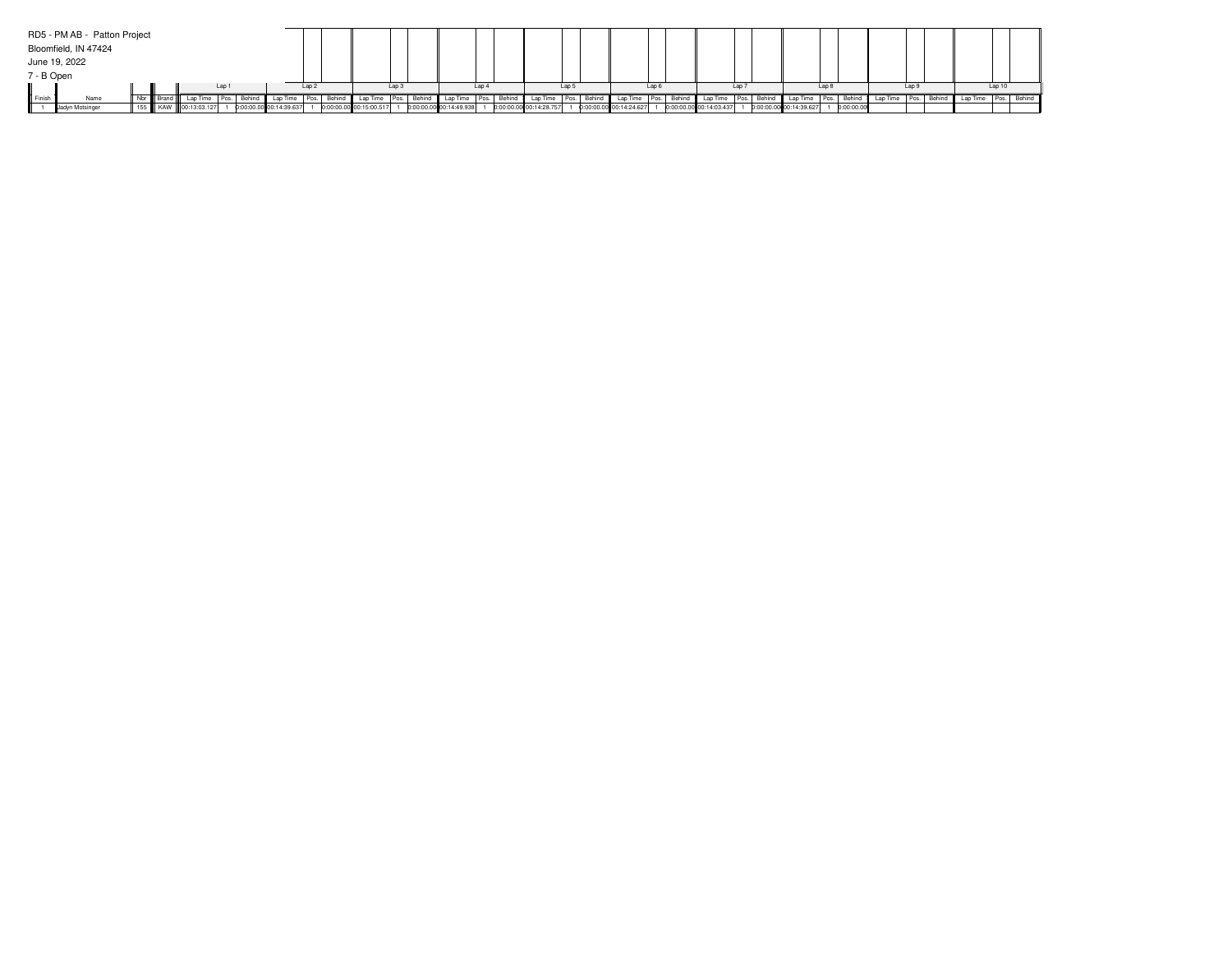|               | RD5 - PM AB - Patton Project |           |                          |       |        |                         |       |             |                          |                  |                         |                  |        |                         |       |             |                         |      |             |                         |       |            |                         |       |            |          |       |             |                      |        |  |
|---------------|------------------------------|-----------|--------------------------|-------|--------|-------------------------|-------|-------------|--------------------------|------------------|-------------------------|------------------|--------|-------------------------|-------|-------------|-------------------------|------|-------------|-------------------------|-------|------------|-------------------------|-------|------------|----------|-------|-------------|----------------------|--------|--|
|               | Bloomfield, IN 47424         |           |                          |       |        |                         |       |             |                          |                  |                         |                  |        |                         |       |             |                         |      |             |                         |       |            |                         |       |            |          |       |             |                      |        |  |
|               | June 19, 2022                |           |                          |       |        |                         |       |             |                          |                  |                         |                  |        |                         |       |             |                         |      |             |                         |       |            |                         |       |            |          |       |             |                      |        |  |
| 8 - B Lites   |                              |           |                          |       |        |                         |       |             |                          |                  |                         |                  |        |                         |       |             |                         |      |             |                         |       |            |                         |       |            |          |       |             |                      |        |  |
|               |                              |           |                          | Lap 1 |        |                         | Lap 2 |             |                          | Lap <sub>3</sub> |                         | Lap <sub>4</sub> |        |                         | Lap 5 |             |                         | Lap6 |             |                         | Lap 7 |            |                         | Lap 8 |            |          | Lap 9 |             |                      | Lap 10 |  |
| <b>Einish</b> | Name                         | Nbr Brand | Lap Time                 |       | Behind | Lap Time                |       | Pos. Behind | Lap Time   Pos.   Behind |                  | Lap Time   Pos.         |                  | Behind | Lap Time                |       | Pos. Behind | Lap Time                |      | Pos. Behind | Lap Time                | Pos.  | Behind     | Lap Time Pos.           |       | Behind     | Lap Time |       | Pos. Behind | Lap Time Pos. Behind |        |  |
|               | Carsyn Herald                |           | 022   YAM   00:11:54.247 |       |        | 0:00:03.07 00:14:39.997 |       |             | 0:01:39.83 00:13:55.797  |                  | 0:01:26.07 00:13:47.747 |                  |        | 0:00:50.79 00:14:52.137 |       |             | 0:00:56.73 00:14:26.197 |      |             | 0:00:00.00 00:14:49.167 |       |            | 0:00:00.00 00:15:20.977 |       | 0:00:00.00 |          |       |             |                      |        |  |
|               | Alex Noel                    |           | 478 W YAM 00:10:59.047   |       |        | 0:00:00.00 00:13:55.367 |       |             | 0:00:00.00 00:14:09.556  |                  | 0:00:00.00 00:14:23.027 |                  |        | 0:00:00.00 00:14:46.197 |       |             | 0:00:00.00 00:16:13.678 |      |             | 0:00:50.75 00:14:29.537 |       |            | 0:00:31.12 00:14:59.197 |       | 0:00:09.34 |          |       |             |                      |        |  |
|               | Hunter Feltner               |           | 068 KTM 00:12:24.618     |       |        | 0:00:30.37 00:16:19.637 |       |             | 0:00:36.05 00:15:58.638  |                  | 0:00:53.03 00:16:13.988 |                  |        | 0:00:39.04 00:17:01.358 |       |             | 0:01:12.00 00:15:46.348 |      |             | 0:09:17.71 00:15:16.747 |       |            | 0:10:04.92 00:15:05.758 |       | 0:10:11.48 |          |       |             |                      |        |  |
|               | Tyler Tolley                 |           | 353   KTM   00:11:51.177 |       |        | 0:00:52.13 00:16:17.028 |       |             | 0:01:33.96 00:15:41.658  |                  | 0:03:19.82 00:16:27.977 |                  |        | 0:06:00.05 00:16:28.398 |       |             | 0:07:36.31 00:17:03.769 |      |             | 0:00:05.42 00:15:17.937 |       |            | 0:00:06.61 00:16:36.209 |       | 0:01:37.06 |          |       |             |                      |        |  |
|               | Jack Martin                  |           | 696   KTM   00:13:27.078 |       |        | 0:00:28.44 00:16:23.488 |       |             | 0:00:42.49 00:16:15.608  |                  | 0:01:23.28 00:16:59.698 |                  |        | 0:02:08.99 00:17:44.268 |       |             | 0:02:51.90 00:17:28.329 |      |             | 0:04:28.46 00:19:41.779 |       | 0:08:52.30 |                         |       |            |          |       |             |                      |        |  |
|               | Clayton Abrams               |           | 410   OTH   00:21:57.382 |       |        | 0:08:30.30 00:21:36.550 |       |             | 0:13:43.36 00:22:50.592  |                  | 0:20:18.35 00:25:34.592 |                  |        | 0:28:53.24 00:16:17.198 |       | 0:27:26.17  |                         |      |             |                         |       |            |                         |       |            |          |       |             |                      |        |  |
|               | Jake Roberts                 |           | 348   GAS   00:12:58.638 |       |        | 0:00:34.02 00:16:09.437 |       | 0:00:23.82  |                          |                  |                         |                  |        |                         |       |             |                         |      |             |                         |       |            |                         |       |            |          |       |             |                      |        |  |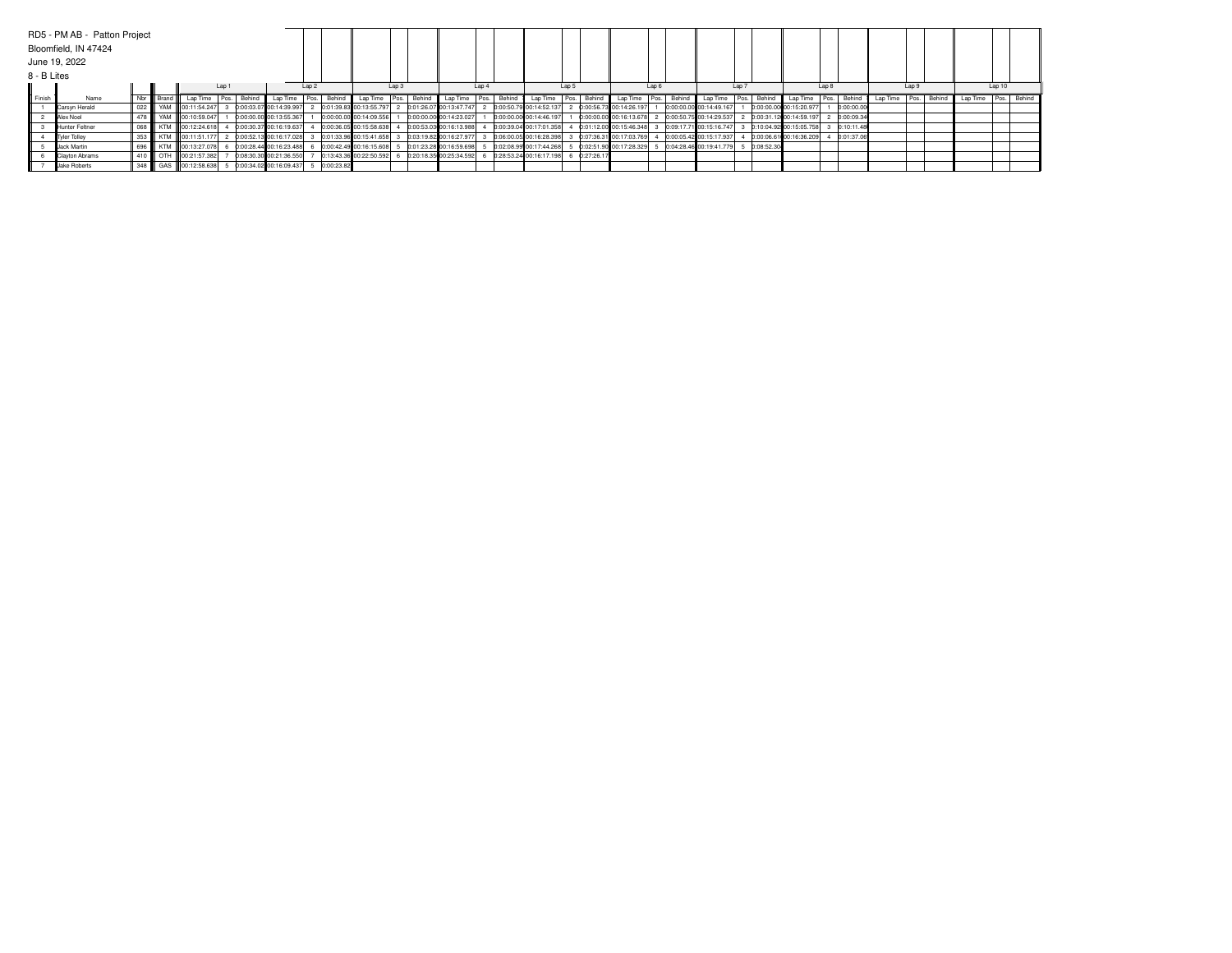|                 | RD5 - PM AB - Patton Project |  |                      |       |        |                         |       |        |                         |          |        |                         |            |        |                                                   |                  |       |                         |       |             |                                                                                            |                  |        |                         |       |            |          |     |             |                      |        |  |
|-----------------|------------------------------|--|----------------------|-------|--------|-------------------------|-------|--------|-------------------------|----------|--------|-------------------------|------------|--------|---------------------------------------------------|------------------|-------|-------------------------|-------|-------------|--------------------------------------------------------------------------------------------|------------------|--------|-------------------------|-------|------------|----------|-----|-------------|----------------------|--------|--|
|                 | Bloomfield, IN 47424         |  |                      |       |        |                         |       |        |                         |          |        |                         |            |        |                                                   |                  |       |                         |       |             |                                                                                            |                  |        |                         |       |            |          |     |             |                      |        |  |
|                 | June 19, 2022                |  |                      |       |        |                         |       |        |                         |          |        |                         |            |        |                                                   |                  |       |                         |       |             |                                                                                            |                  |        |                         |       |            |          |     |             |                      |        |  |
|                 | 9 - B Vet 30+                |  |                      |       |        |                         |       |        |                         |          |        |                         |            |        |                                                   |                  |       |                         |       |             |                                                                                            |                  |        |                         |       |            |          |     |             |                      |        |  |
|                 |                              |  |                      | Lap ' |        |                         | 1an 2 |        |                         | $1$ an 3 |        |                         | $1$ an $4$ |        |                                                   | Lap <sub>5</sub> |       |                         | Lap 6 |             |                                                                                            | Lap <sub>7</sub> |        |                         | Lap 8 |            |          | lan |             |                      | Lap 10 |  |
| <b>II</b> Finis | Name                         |  |                      |       | Behind |                         |       | Behind |                         | I Pos.   | Behind | Lap Time   Pos.         |            | Behind | Lap Time                                          | Pos.             | Behin | Lap Time                |       | Pos. Behind | Lap Time                                                                                   |                  | Behinc | Lap Time                |       | Behind     | Lap Time |     | Pos. Behind | Lap Time Pos. Behind |        |  |
|                 | i. Wesbecher li              |  | 00:12:54.898         |       |        | 0:00:47.05 00:15:07.977 |       |        | 0:00:58.12 00:15:22.208 |          |        | 0:01:29.04 00:14:45.467 |            |        | 0:00:00.00 00:14:17.257                           |                  |       | 0:00:00.00 00:14:10.057 |       |             | 0:00:00.00 00:14:58.417                                                                    |                  |        | 0:00:00.00 00:14:09.386 |       | 0:00:00.00 |          |     |             |                      |        |  |
|                 | Mark Mainz                   |  | 076 KTM 00:12:07.847 |       |        | 0:00:00.00 00:14:56.908 |       |        | 0:00:00.00 00:14:51.287 |          |        |                         |            |        | 0:00:00.00 00:16:17.908 2 0:00:03.40 00:14:19.307 |                  |       |                         |       |             | 2 0:00:05.45 00:14:06.616 2 0:00:02.00 00:15:34.178 2 0:00:37.77 00:13:35.836 2 0:00:04.22 |                  |        |                         |       |            |          |     |             |                      |        |  |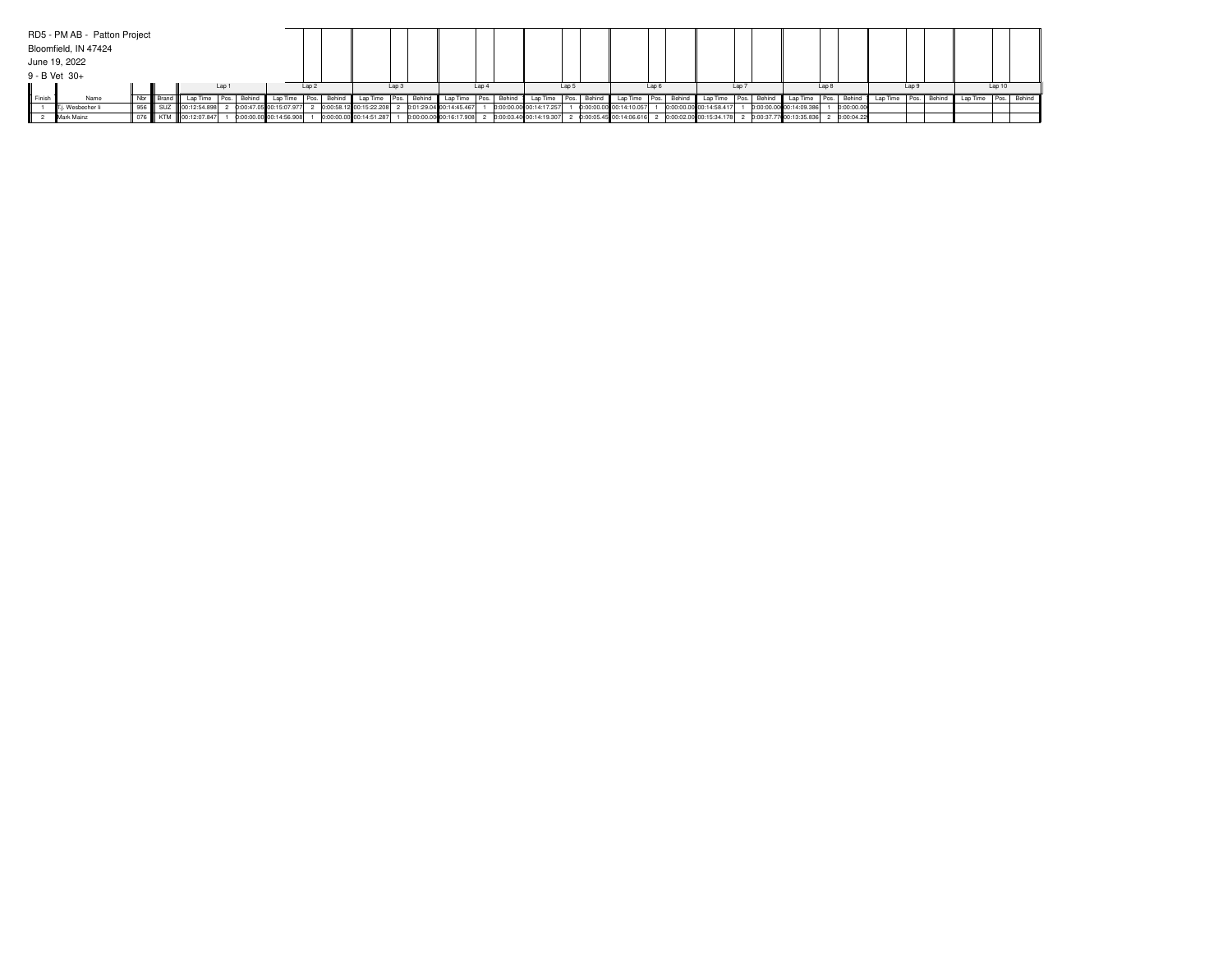|                  | RD5 - PM AB - Patton Project |     |                      |       |              |                           |            |        |                         |                  |        |                                                   |                  |        |                           |       |             |                           |       |              |          |       |             |          |       |        |          |       |             |          |        |             |
|------------------|------------------------------|-----|----------------------|-------|--------------|---------------------------|------------|--------|-------------------------|------------------|--------|---------------------------------------------------|------------------|--------|---------------------------|-------|-------------|---------------------------|-------|--------------|----------|-------|-------------|----------|-------|--------|----------|-------|-------------|----------|--------|-------------|
|                  | Bloomfield, IN 47424         |     |                      |       |              |                           |            |        |                         |                  |        |                                                   |                  |        |                           |       |             |                           |       |              |          |       |             |          |       |        |          |       |             |          |        |             |
|                  | June 19, 2022                |     |                      |       |              |                           |            |        |                         |                  |        |                                                   |                  |        |                           |       |             |                           |       |              |          |       |             |          |       |        |          |       |             |          |        |             |
|                  | 9 - B Senior 40+             |     |                      |       |              |                           |            |        |                         |                  |        |                                                   |                  |        |                           |       |             |                           |       |              |          |       |             |          |       |        |          |       |             |          |        |             |
|                  |                              |     |                      | Lap ' |              |                           | $1$ an $2$ |        |                         | Lap <sub>3</sub> |        |                                                   | Lap <sub>4</sub> |        |                           | Lap 5 |             |                           | Lap 6 |              |          | Lap 7 |             |          | Lap 8 |        |          | Lap 9 |             |          | Lap 10 |             |
| <b>II</b> Finish | Name                         | Nbr |                      |       | Behind       | Lap Time                  | Pos.       | Behind | Lap Time                | I Pos.           | Behind | Lap Time   Pos.                                   |                  | Behind | Lap Time                  |       | Pos. Behing | Lap Time                  |       | Pos. Behind  | Lap Time |       | Pos. Behind | Lap Time | Pos.  | Behind | Lap Time |       | Pos. Behind | Lap Time |        | Pos. Behind |
|                  | Kevin Meadors                |     | 002 WAM 00:13:04.968 |       |              | 0:00:00.00 00:16:33.188   |            |        | 0:00:00.00 00:15:53.387 |                  |        | 0:00:00.00 00:15:41.958                           |                  |        | 0:00:00.00 00:15:31.238   |       |             | 0:00:00.00 00:18:58.519   |       | 0:00:00.00   |          |       |             |          |       |        |          |       |             |          |        |             |
|                  | Todd Meadors                 |     | 003 HON 00:13:19.308 |       |              | 2 0:00:14.34 00:16:56.168 |            |        |                         |                  |        | 0:00:37.32 00:18:36.449 2 0:03:20.38 00:16:22.738 |                  |        | 2 0:04:01.16 00:16:43.468 |       |             | 2 0:05:13.39 00:22:22.211 |       | 2 0:08:37.08 |          |       |             |          |       |        |          |       |             |          |        |             |
|                  | Aaron Stafford               |     | 105 HON 00:15:20.399 |       | 3 0:02:01.09 |                           |            |        |                         |                  |        |                                                   |                  |        |                           |       |             |                           |       |              |          |       |             |          |       |        |          |       |             |          |        |             |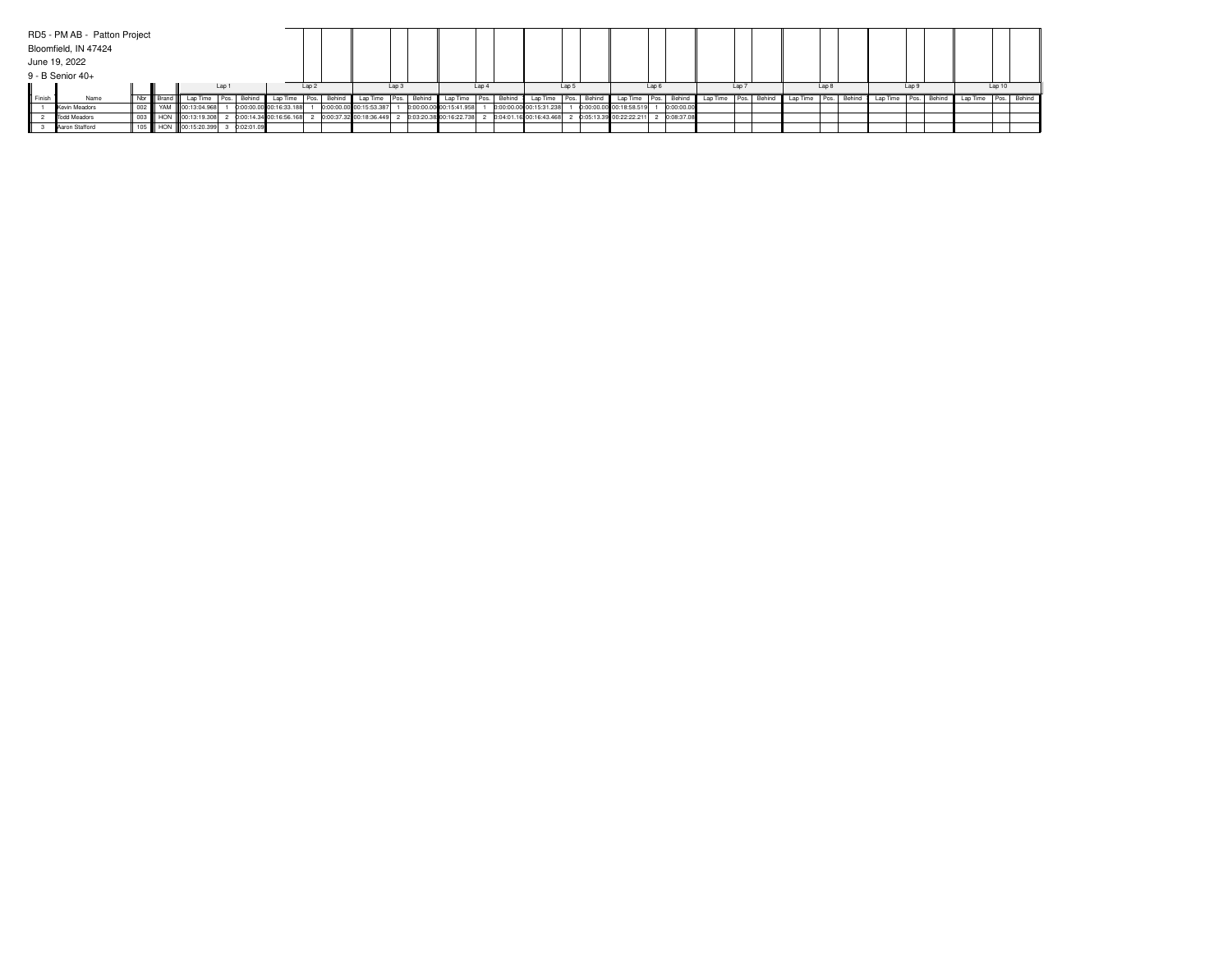|                  | RD5 - PM AB - Patton Project |  |             |                      |  |        |                                        |          |             |                         |          |        |                         |                  |        |                         |       |             |                         |       |             |                         |                  |             |                         |       |            |                      |       |                          |        |  |
|------------------|------------------------------|--|-------------|----------------------|--|--------|----------------------------------------|----------|-------------|-------------------------|----------|--------|-------------------------|------------------|--------|-------------------------|-------|-------------|-------------------------|-------|-------------|-------------------------|------------------|-------------|-------------------------|-------|------------|----------------------|-------|--------------------------|--------|--|
|                  | Bloomfield, IN 47424         |  |             |                      |  |        |                                        |          |             |                         |          |        |                         |                  |        |                         |       |             |                         |       |             |                         |                  |             |                         |       |            |                      |       |                          |        |  |
|                  | June 19, 2022                |  |             |                      |  |        |                                        |          |             |                         |          |        |                         |                  |        |                         |       |             |                         |       |             |                         |                  |             |                         |       |            |                      |       |                          |        |  |
|                  | 10 - A Super Senior 50 +     |  |             |                      |  |        |                                        |          |             |                         |          |        |                         |                  |        |                         |       |             |                         |       |             |                         |                  |             |                         |       |            |                      |       |                          |        |  |
| Lap              |                              |  |             |                      |  |        |                                        | 1an 2    |             |                         | Lap 3    |        |                         | Lap <sub>4</sub> |        |                         | Lap 5 |             |                         | Lap 6 |             |                         | Lap <sub>7</sub> |             |                         | Lap 8 |            |                      | Lap 9 |                          | Lap 10 |  |
| <b>II</b> Finish | Name                         |  | Nbr   Brand |                      |  | Behind | <b>I</b> Lap Time                      | l Pos. I | ., Behind I | Lap Time                | I Pos. I | Behind | Lap Time   Pos.         |                  | Behind | Lap Time                |       | Pos. Behind | Lap Time                |       | Pos. Behind | Lap Time                |                  | Pos. Behind | Lap Time                | Pos.  | Behind     | Lap Time Pos. Behind |       | Lap Time   Pos.   Behind |        |  |
|                  | <b>Brett Chitwood</b>        |  |             | 222 KTM 00:12:50.988 |  |        | 0:00:00.00 00:15:37.038                |          |             | 0:00:00.00 00:16:22.837 |          |        | 0:00:00.00 00:16:36.178 |                  |        | 0:00:00.00 00:16:13.448 |       |             | 0:00:00.00 00:16:28.618 |       |             | 0:00:00.00 00:16:17.918 |                  |             | 0:00:00.00 00:17:09.779 |       | 0:00:00.00 |                      |       |                          |        |  |
|                  | Joe Kerr                     |  |             | 088 KAW 00:14:37.559 |  |        | 2 0:01:46.57 00:17:53.409 2 0:04:02.94 |          |             |                         |          |        |                         |                  |        |                         |       |             |                         |       |             |                         |                  |             |                         |       |            |                      |       |                          |        |  |